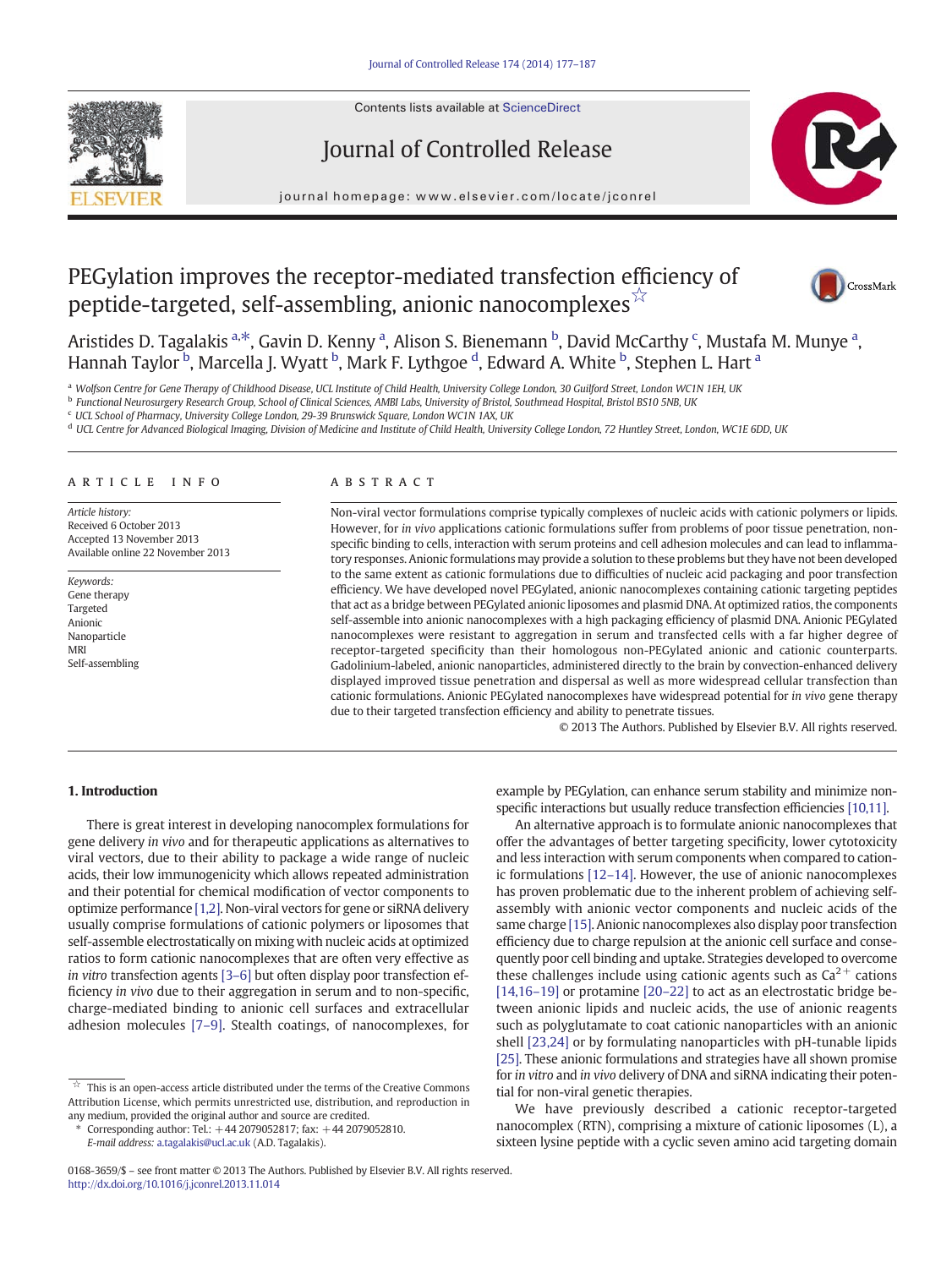(P) and plasmid DNA (D) which have achieved efficient in vivo gene delivery in the airway epithelium [\[26,27\]](#page-9-0), tumors [\[28](#page-9-0)–30] and vascular tissues [\[31,32\]](#page-10-0). Furthermore, we recently have described anionic nanocomplexes that comprised a peptide with a neurotensin receptortargeting motif and an anionic liposome (1:1 formulation of DOPG: DOPE) which showed targeted transfection in vitro and displayed much better distribution in rat brain than homologous cationic nanocomplexes administered by CED [\[33\].](#page-10-0) In this anionic nanocomplex we proposed that the peptide provides a cationic bridge between anionic liposomes and nucleic acids while also providing targeting properties via the receptorbinding peptide ligand.

The peptide ligand YGLPHKF in peptide Y was identified by biopanning a phage peptide library and closely resembles part of a targeting protein expressed by the intracellular pathogen Legionella pneumophila [\[31,34\]](#page-10-0) although the identity of the receptor is unknown [\[35\].](#page-10-0) However, we have demonstrated that this peptide mediates targeted delivery of siRNA in cationic nanocomplexes to cells of neuronal origin [\[34,36\].](#page-10-0) In this study we have adapted this formulation to create anionic nanocomplexes by substituting cationic liposomes with anionic liposomes and adjusting the ratio of peptide and liposome components appropriately. In particular we have explored in vitro the effects of PEGylation on the biophysical and transfection properties of the anionic RTNs. In vivo, we have compared anionic and cationic PEGylated RTNs for dispersal and transfection in rat brain administered by convection-enhanced delivery (CED), a method that can achieve widespread dispersion of therapeutics from a single administration [37–[43\].](#page-10-0)

# 2. Materials and methods

#### 2.1. Materials

All lipids used in this study are shown in Supplementary Table 1. 1,2- dioleoyl-sn-glycero-3- phospho-(1′- rac-glycerol) (DOPG), 1,2-di-O-octadecenyl-3-trimethylammonium propane (DOTMA), 1,2-dioleoyl-sn-glycero-3-phosphoethanolamine (DOPE), 1,2 dioleoyl-sn-glycero-3-phosphoethanolamine-N-(lissamine rhodamine B sulfonyl) (DOPE-Rhodamine), 1,2-dipalmitoyl-sn-glycero-3 phosphoethanolamine-N-[methoxy(polyethylene glycol)-2000] (DPPE-PEG2000), 1,2-dioleoyl-sn-glycero-3-phosphoethanolamine-N- [methoxy(polyethylene glycol)-2000] (DOPE-PEG2000) and DOTMA/ DOPE (1:1 molar ratio) were purchased from Avanti Polar Lipids (Alabaster, Alabama, USA). GdDOTA(GAC $_{12}$ )<sub>2</sub> was provided by Dr Botta (Alessandria, Italy) [\[44\].](#page-10-0) Peptide Y (K<sub>16</sub>GACYGLPHKFCG; net charge  $+18$ ), ligand YL (YGLPHKF; net charge  $+2$ ) and ligand YSL (YKHPGFL; net charge  $+2$ ) were synthesized by ChinaPeptides (Shanghai, China), while the non-targeting peptides PS ( $K_{16}GACH$ ) PPMSKLCG; net charge +18) and peptide K16 (KKKKKKKKKKKKKKKK; net charge +16) were synthesized by Alta Biosciences (Birmingham, UK). The plasmid pCI-Luc consists of the luciferase gene from pGL3 (Invitrogen, Paisley, UK) subcloned into pCI (Promega, Southampton, UK). The plasmid pEGFP-N1 (4.7 kb) containing the gene GFP was obtained from Clontech (Basingstoke, UK). The oligonucleotide primers and standards for qRT-PCR were provided by qStandard (Middlesex, UK) and were as follows: eGFP: forward primer 5′-CTTCAAGATCCGCC ACAACAT-3′ and reverse primer 5′-GGTGCTCAGGTAGTGGTTGTC-3′; Rpl13: forward primer 5′-CCCTACAGTTAGATACCACACCAA-3′ and reverse primer 5′-GATACCAGCCACCCTGAGC-3′; Beta actin: forward primer 5′-ACGGTCAGGTCATCACTATCG-3′ and reverse primer 5′-AGCC ACCAATCCACACAGA-3′; Sdha: forward primer 5′-TGGACCTTGTCGTC TTTGG-3′ and reverse primer 5′-TTTGCCTTAATCGGAGGAAC-3′.

# 2.2. Liposome formulation

Lipids were dissolved in chloroform at 10 mg/mL then a lipid film was produced in a rotary evaporator by slowly evaporating the chloroform. Lipids were rehydrated with sterile, distilled water while constantly rotated overnight, and then sonicated in a water bath to reduce their size. Anionic liposomes made were: DOPG:DOPE  $(L<sup>A</sup>)$  at 1:1 molar ratio; DOPG:DOPE:DPPE-PEG2000 (LAP1) at a molar ratio of 47.5:47.5:5 mol%, respectively; DOPG:DOPE:DOPE-PEG2000  $(L^{AP}2)$  at a molar ratio of 47.5:47.5:5 mol%, respectively. An anionic liposome labeled with gadolinium and rhodamine  $(L^{APRG})$  was prepared with a mixture of DOPG:DOPE:DOPE-PEG2000:DOPE-Rhodamine:GdDOTA  $(GAC<sub>12</sub>)<sub>2</sub>$  at a molar ratio of 39.5:39.5:5:1:15 mol%, respectively. A cationic liposome labeled with gadolinium and rhodamine  $(L^{CPRG})$ was also formulated consisting of DOTMA:DOPE:DOPE-PEG2000: DOPE-Rhodamine:GdDOTA(GAC<sub>12</sub>)<sub>2</sub> at a molar ratio of 39.5:39.5: 5:1:15 mol%, respectively.  $A = \text{anionic}$ ,  $P = \text{PEGylated}$ ,  $C = \text{cationic}$ ,  $R =$  rhodamine and  $G =$  gadolinium.

#### 2.3. Nanoparticle formulation

Two methods of formulating anionic nanocomplexes were evaluated. In both, nanocomplexes were prepared in water at a range of molar charge ratios of L to D while the peptide P to D molar charge ratio was maintained constant at 3:1. Method 1 (L:D:P): DNA was first added to an anionic liposome  $(L^A, L^{AP}1$  or  $L^{AP}2)$  and incubated for 15 min at room temperature and then the peptide was added with rapid mixing and incubated at room temperature for a further 20 min; Method 2 (P:D:L): the peptide was added to the DNA and incubated for 15 min at room temperature and then liposome was added with rapid mixing and incubated at room temperature for a further 20 min. Irrespective of the method of order of mixing, all molar charge ratios in this study refer to L:P:D. Cationic formulations LPD and LCPRGPD were prepared in the order L:P:D as described previously; first, the peptide was added to the liposome DOTMA/DOPE or LCPRG followed by addition of the DNA with rapid mixing and incubated for 30 min at room temperature to allow for complex formation [\[30\]](#page-10-0). The nanocomplexes prepared were termed LPD (liposome DOTMA/DOPE), L<sup>A</sup>DP and PDL<sup>A</sup> (liposome  $L^A$ ), PDL<sup>AP</sup>1 (liposome  $L^{AP}$ 1), PDL<sup>AP</sup>2 (liposome  $L^{AP}$ 2), PDL<sup>APRG</sup> (liposome L<sup>APRG</sup>) and L<sup>CPRG</sup>PD (liposome L<sup>CPRG</sup>).

# 2.4. In vitro transfections

The murine neuroblastoma cell line Neuro-2A (ATCC, Teddington, UK), and the rat neuroblastoma cell lines B104 (ICLC, Genova, Italy) and B103 (AddexBio, San Diego, USA) were maintained in Dulbecco's Modified Eagle Medium, 1% non-essential amino acids, 1 mM sodium pyruvate and 10% FCS (Invitrogen, Paisley, UK). The human bronchial epithelial cells 16HBE14o− were provided by D. Gruenert (San Francisco, CA, USA) and were cultured in Eagle's Minimal Essential Medium with HEPES modification (Sigma-Aldrich, Poole, UK), 10% FCS and 2 mM L-glutamine. All cells were maintained at 37 °C in a humidified atmosphere in 5% carbon dioxide. Cells were seeded in 96-well plates at  $2 \times 10^4$  per well 24 h prior to transfection. Following removal of growth medium, 200 μL of the complexes in OptiMEM containing 0.25 μg of plasmid DNA were added to the cells in replicates of six. Plates were centrifuged at 1500 rpm for 5 min (400  $\times$ g) and incubated for 4 h at 37 °C, then the medium was replaced by the full growth medium and incubated for a further 24 h. Luciferase expression was then measured in cell extracts with a luciferase assay (Promega, Southampton, UK) in a FLUOstar Optima luminometer (BMG Labtech, Aylesbury, UK). The amount of protein present in each cell lysate was determined with the Bio-Rad protein assay reagent (Bio-Rad Laboratories, Hemel Hempstead, UK) in a FLUOstar Optima luminometer. Luciferase activity was expressed as relative light units per milligram of protein (RLU/mg). Each measurement was performed in groups of six and the mean determined.

Neuro-2A cells were seeded in 96-well plates at  $1.2 \times 10^4$  per well 24 h prior to transfection with 175 μL complete serum-containing media. Twenty-four hours later, 25 μL of the complexes in OptiMEM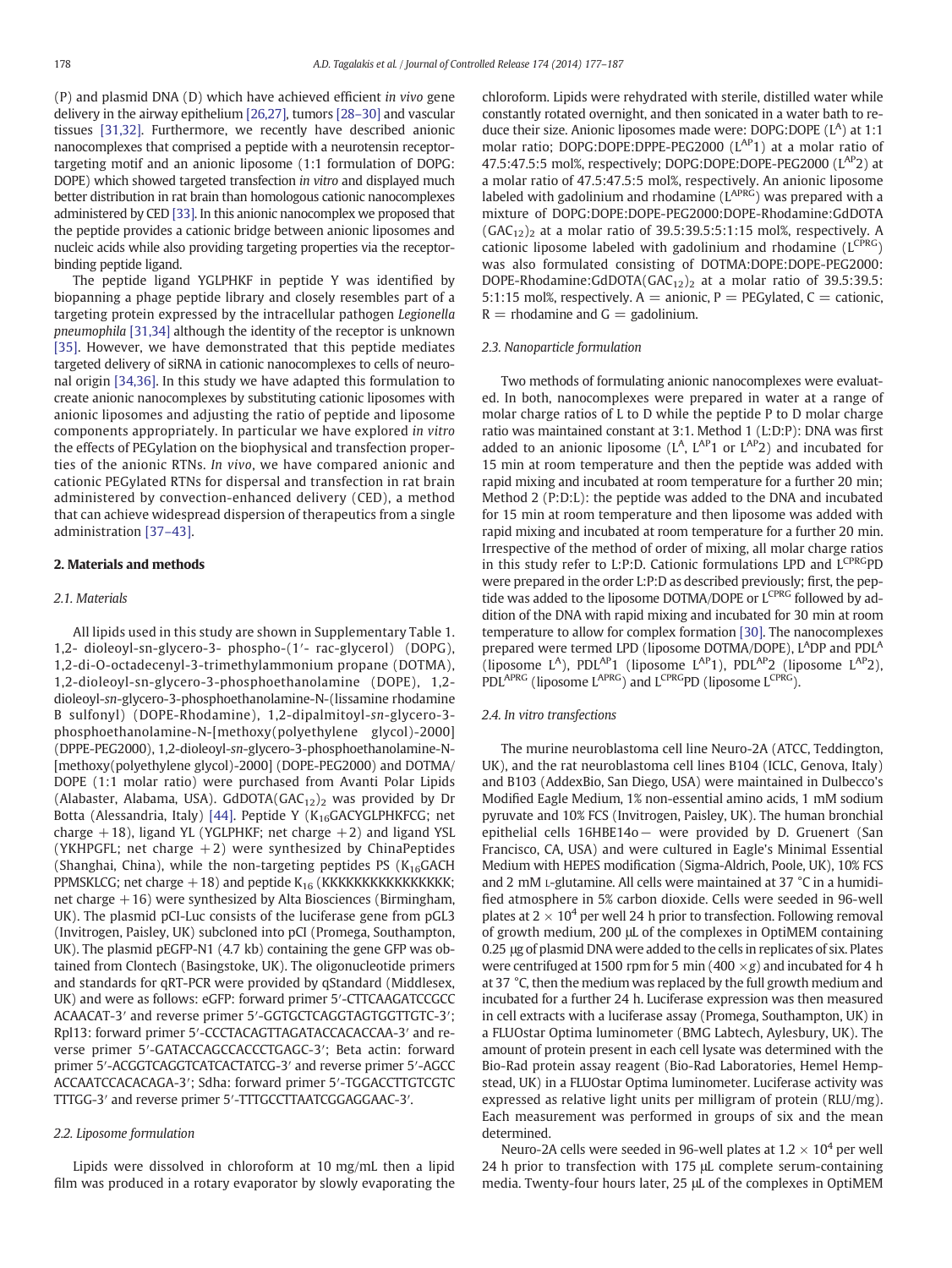containing 0.25 μg of GFP plasmid DNA were added to the cells in replicates of six. Plates were centrifuged at 1500 rpm for 5 min (400  $\times$  g) and incubated for 48 h at 37 °C. They were then firstly imaged (20 $\times$ magnification) using an Olympus IX70 fluorescent microscope (Olympus, Southend-on-Sea, UK) then prepared for flow cytometry by detaching cells from the wells with 50 μL Trypsin-EDTA (Sigma-Aldrich, Poole, UK) and re-suspending them with 150 μL DPBS (Sigma-Aldrich, Poole, UK). Cells were then acquired with a BD FACSArray flow cytometer (BD Biosciences, Oxford, UK) and analyzed with FlowJo software v. 8.8.3 (Tree Star Inc., Ashland, Oregon, USA).

For competition experiments we modified a previously published method [\[45\]](#page-10-0). Neuro-2A cells were seeded in 96-well plates at  $1.2 \times 10^4$ per well 24 h prior to transfection. The cells were pre-incubated with free ligands YL or YSL for 90 min prior to the addition of nanocomplexes at a final concentration of 100 μM. The media was then replaced with 200 μL of nanocomplexes per well containing 0.25 μg of GFP plasmid DNA that also contained free ligands YL or YSL at a final concentration of 100 μM. Plates were centrifuged at 1500 rpm for 5 min (400  $\times$  g) and incubated for 4 h at 37 °C, then the medium was replaced by the full growth medium without any ligands and incubated for a further 48 h. They were then prepared for flow cytometry analysis as above.

### 2.5. Particle size and charge measurements

Nanocomplexes were prepared as above and diluted with distilled water to a final volume of 1 mL and a concentration of 5 μg/mL DNA. They were then analyzed for size and charge  $(\zeta$  potential) using a Malvern Nano ZS (Malvern, UK). The data were then processed by software provided by the manufacturer, DTS version 5.03. All formulations had a polydispersity index (PDI) of less than 0.3.

#### 2.6. Turbidity assay

The turbidity of nanocomplex suspension in different serum concentrations (0–50% v/v) was determined from absorbance at 500 nm on a FLUOstar Optima spectrophotometer with a corresponding amount of serum alone as a reference [\[46\].](#page-10-0) Nanocomplexes were formed as described above with 1 μg DNA in a volume of 200 μL, incubated at 37 °C and analyzed at regular time points over a 30 min period. Relative turbidity was determined by dividing the sample absorbance by the time zero value in water.

# 2.7. PicoGreen fluorescence quenching experiments

Briefly, 0.2 μg DNA was mixed with PicoGreen reagent (1:150) (Invitrogen, Paisley, UK) at room temperature in TE buffer and the DNA/PicoGreen mixture was then formulated into nanocomplexes with anionic liposome and cationic peptide as described above. Fluorescence was analyzed using a fluorescence plate reader, FLUOstar Optima (BMG Labtech, Aylesbury, UK).

In nanocomplex dissociation assays, heparin sulfate (Sigma-Aldrich, Poole, UK) was added to the PicoGreen-labeled nanocomplexes in a range of concentrations (0.05–2 U/mL). In each experiment, naked DNA stained with PicoGreen was used to normalize the PicoGreen signal detected from the nanocomplexes.

# 2.8. Transmission electron microscopy (TEM)

Prior to use, 300-mesh copper grid coated with a Formvar/carbon support film (Agar Scientific, Essex, UK) were "glow discharged" in an Emitech K350G system (Quorum Technologies, Essex, UK) for 15 s at 30 mA (positive polarity). The anionic nanocomplexes were prepared in water as described above then applied onto a grid and after 5 s dried by blotting with filter paper. The sample was then negatively stained with 1% uranyl acetate for 2–3 s, before blotting with filter paper and air-drying. Imaging was performed with a Philips CM120 BioTwin Transmission Electron Microscope and operated at an accelerating voltage of 120 kV. Images were captured using an AMT 5MP digital TEM camera (Deben UK Limited, Bury St. Edmunds, Suffolk, UK).

### 2.9. Cell proliferation assay

Cell viability was assessed in 96-well plates using the CellTiter 96 Aqueous One Solution Cell Proliferation Assay (Promega, Southampton, UK). Neuro-2A cells were seeded and transfected with anionic and cationic nanocomplexes as above, then, after 24 h, the media were substituted for growth media containing 20 μL of CellTiter 96 Aqueous One Solution reagent. Finally, after incubation for 2 h, absorbance at 490 nm was measured on a FLUOstar Optima spectrophotometer (BMG Labtech, Aylesbury, UK). Cell viability for each complex was expressed as a percentage of the viability of control cells.

### 2.10. In vivo CED procedures

All in vivo studies were performed in accordance with the University of Bristol animal care policies and with the authority of appropriate UK Home Office licenses. Adult male Wistar rats (Charles River, Margate, UK, 225 to 275 g) were anesthetized and placed in a small animal stereotaxic frame (Stoelting, Illinois, USA). All CED procedures were performed using a custom-made catheter with an outer diameter of 0.22 mm and inner diameter of 0.15 mm, composed of fused silica with a laser cut tip as described previously [\[43\]](#page-10-0). A total volume of 5 μL of anionic and cationic PEGylated nanoparticles incorporating Gadolinium and Rhodamine (190 ng eGFP/μL) for the striatum and 2.5 μL for the corpus callosum was delivered at an infusion rate of 2.5 μL/min. The Gadolinium dose delivered here is less than 4.5 μg, which is far less than the 50% lethal dose in rodents when the Gadolinium is chelated at 1–2 mg/kg or 100–200 mg/kg for the free ion [\[47\].](#page-10-0) Rats were culled 48 h following CED. For immunohistochemical analysis (IHC), animals were transcardially perfused with 4% paraformaldehyde. Brains were removed and placed in 4% paraformaldehyde for 24 h, then cryoprotected in 30% sucrose in order to be processed for histology. For qRT-PCR, brains were explanted and rapidly frozen at −80 °C until required.

#### 2.11. MRI

MRI measurements were performed on a 9.4 T VNMRS horizontal bore scanner (Varian Inc. Palo Alto, CA) using a 59/26 Rapid quadrature volume coil. Fixed rat brains were imaged using a  $T_1$ -weighted gradient echo 3D sequence (TR = 17 ms, TE = 4 ms, FA =  $52^{\circ}$ , 40 µm isotropic resolution, Ave  $= 6$ ). Distribution volumes were measured by segmenting the hyperintensities caused by the gadolinium containing nanoparticles using Amira (Visage Imaging Inc., San Diego, CA, USA).

### 2.12. Histological assessment and cell staining

Rat brains were cut into 35 μm thick coronal sections using a Leica CM1850 cryostat (Leica Microsystems, Wetzlar, Germany) at −20 °C. For fluorescent immunohistochemistry, fixed sections were mounted on gelatine-subbed slides. Once dry, the sections were washed with PBS for 5 min  $\times$  3. Sections were blocked in PBS plus 0.1% triton-x-100 containing 10% normal donkey serum (Sigma-Aldrich, Poole, UK) for 1 h at RT. They were then washed with 0.1% triton-x-100 in PBS for 5 min. Following washing, sections were incubated in the following primary antibodies: mouse anti-NeuN (1:300; Merck Millipore, MA, USA), rabbit anti-GFP (1:200; Merck Millipore, MA, USA). The next day, the primary antibody was removed and sections were washed with 0.1% triton-x-100 in PBS for 5 min  $\times$  3. Sections were incubated with donkey anti-Mouse Cy3 or donkey anti-rabbit Cy3 (1:300; Jackson Laboratories, Sacramento, CA, USA) and DAPI (1:200 of 1 mg/mL; Sigma-Aldrich, Poole, UK) at RT for 2 h in the dark and then washed with PBS for 5 min  $\times$  3. Sections were mounted in Fluorsave<sup>™</sup>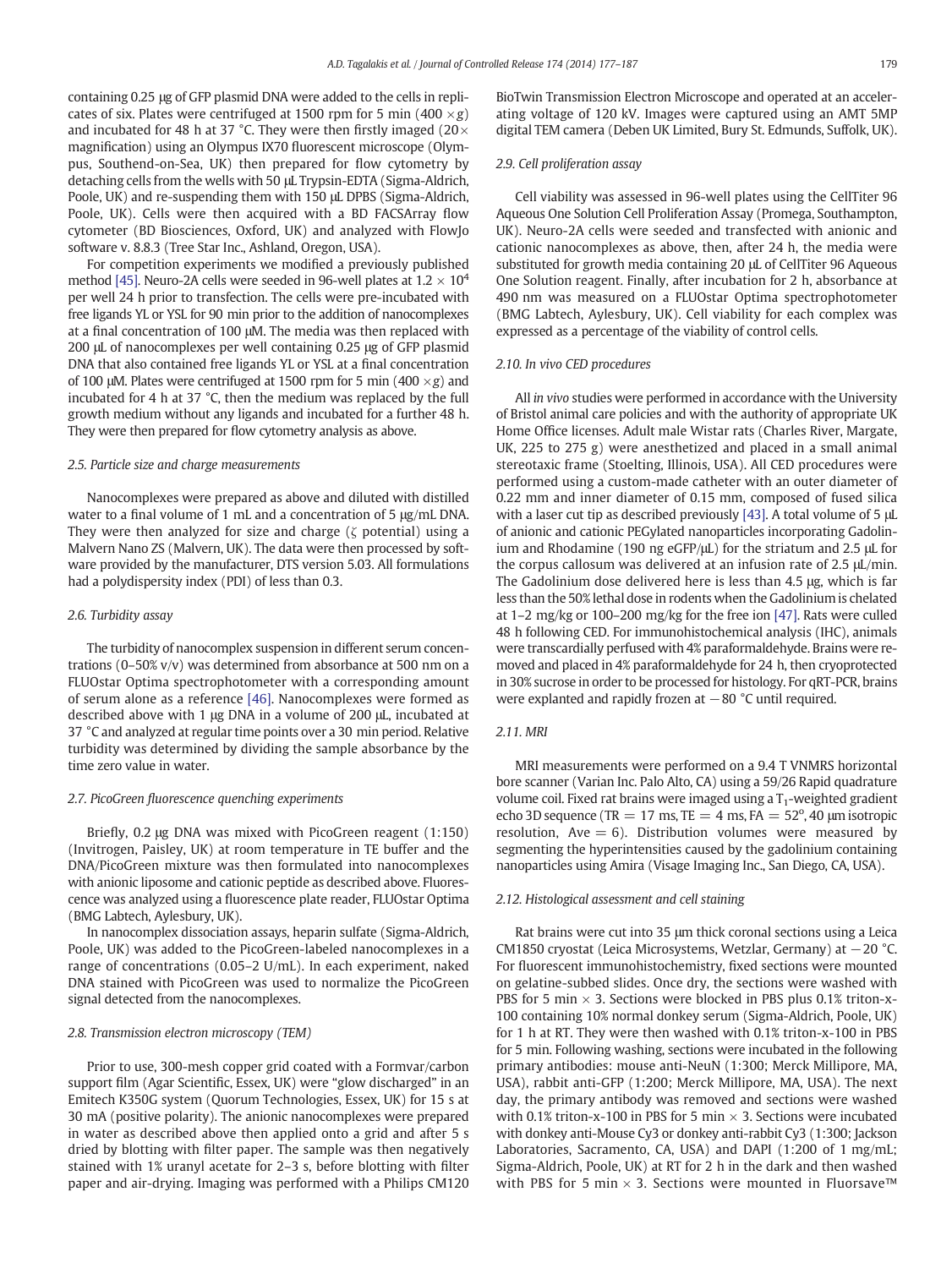Reagent (Calbiochem®, Merck Millipore, Billerica, MA, USA) before viewing. Images were captured using the Stereo Investigator platform (MicroBrightField Bioscience, Williston, VT, USA) with a Leica DM5500 microscope (Leica Microsystems, Germany) and digital camera (Microbrightfield Bioscience, Williston, VT, USA). Some slides were visualized by confocal microscopy on a Carl Zeiss LSM710 laser scanning microscope system (Jena, Germany) at a magnification of  $\times$ 400.

# 2.13. qRT-PCR

Rat brains ( $n = 3$  per formulation) were collected in RNAlater (Invitrogen, Paisley, UK) and total RNA was extracted from rat brain using the RNeasy kit according to the manufacturer's instructions (Qiagen, Crawley, UK). RNA was checked for integrity using the Agilent 2100 Bioanalyzer (Wokingham, UK). All RNA samples had a RNA integrity number (RIN) of more than 9 indicating high quality RNA. Prior to reverse transcription, each sample underwent DNase treatment (Invitrogen, Paisley, UK) to eliminate any potential genomic DNA contamination. First-strand DNA was synthesized from 1 μg of DNasetreated RNA, using random hexamers and Superscript II reverse transcriptase (Invitrogen, Paisley, UK) in a 1 h reaction at 37 °C. eGFP, rat Succinate dehydrogenase complex subunit A (Sdha), rat Ribosomal protein L13 (Rpl13) and rat beta actin mRNA levels were then quantified by SYBR Green qRT-PCR using a an ABI PRISM 7000 Sequence Detection System (Applied Biosystems, Warrington, UK). The qRT-PCR assay conditions were: stage 1, 50 °C for 2 min; stage 2, 95 °C for 10 min; stage 3, 95 °C for 15 s, then 60 °C for 1 min and repeated 40 times. Amplification efficiency was 101% (eGFP), 102% (Rpl13), 102% (beta actin) and 103% (Sdha). Copy numbers for eGFP and the three housekeeping genes were derived from standard curves constructed of purified PCR products generated for each specific primer pair ranging from  $10<sup>7</sup>$  to  $10<sup>1</sup>$  copies for eGFP, Rpl13, beta actin and Sdha. Copy numbers of eGFP were normalized against the geometric mean of Rpl13 and beta actin, which were the most stable genes.

### 2.14. Statistical analysis

Data presented in this study are expressed as the mean  $\pm$  standard deviation and were analyzed using a two-tailed, unpaired Student t-test or one-way ANOVA and Bonferroni post-hoc analysis where applicable. Probability values  $p < 0.05$  were marked with  $\gamma$ ,  $p < 0.01$  were marked with  $**$  and  $p < 0.001$  were marked with  $***$ .

# 3. Results

# 3.1. Development and characterization of anionic nanoparticles

LDP (Method 1) or PDL (Method 2) nanocomplexes were formulated at anionic liposome:DNA (L:D) molar charge ratios from 5:1 to 1:1. Zeta potential analysis showed that LDP and PDL nanocomplexes became strongly anionic when the L:D molar charge ratio was 3.5:1 or greater with no significant size or charge differences ([Fig. 1](#page-4-0)A and B).

PicoGreen fluorescence assays (Fig. 1S-A) showed that PDL formulations quenched fluorescence better than LDP formulations at the 5:3:1 molar charge ratio (37% quenching for LDP vs. 61% for PDL;  $p < 0.01$ ) but there was no difference at the 4:3:1 ratio. Luciferase transfection efficiency comparisons in B104 and 16HBE14o− cells (Fig. 1S-B and C, respectively) showed that the PDL order of mixing was substantially better than LDP at all molar charge ratios. Therefore, based on packaging and transfection efficiencies, the PDL method of mixing was used thereafter for all anionic nanocomplexes.

Anionic liposomes (DOPG/DOPE) were then prepared with PEGylated lipids incorporated at 5% molar ratios and these liposomes were used to prepare the anionic PEGylated nanocomplexes PDL<sup>AP</sup>1, containing the DPPE-PEG2000 liposome, and PDL<sup>AP</sup>2 containing DOPE-PEG2000. The PEGylated nanocomplexes were both prepared at molar charge ratios of 5:3:1 and 4:3:1 and were confirmed to be anionic [\(Fig. 1](#page-4-0)C).  $PDL^{AP}2$ nanocomplexes were bigger than both the non-PEGylated  $PDL<sup>A</sup>$  and cationic LPD ([Fig. 1C](#page-4-0)) while they were also less anionic (e.g.  $-36$  mV for PDL<sup>AP</sup>2 compared to  $-49$  mV for PDL<sup>A</sup>). The stability of nanocomplexes in 50% mouse serum was assessed where the turbidity of both PEGylated and non-PEGylated, anionic PDL nanocomplexes was less than half that of the cationic LPD formulation [\(Fig. 1D](#page-4-0)).

The ability of anionic nanocomplexes to package DNA efficiently and to dissociate following heparin challenge in order to release intact DNA was then assessed. PicoGreen-labeled DNA was formulated into cationic LPD and anionic PDL, PEGylated and non-PEGylated nanocomplexes at 4:3:1 molar charge ratios. Packaging was inferred from quenching of fluorescence compared to free DNA as 100%. Non-PEGylated PDL<sup>A</sup> at 65% quenching, packaged less well than cationic LPD at 85% quenching, although PEGylation improved packaging in anionic formulations with both PDL<sup>AP</sup>1 and PDL<sup>AP</sup>2 also quenching DNA fluorescence by 80% [\(Fig. 2](#page-4-0)). On the other hand,  $PDL<sup>A</sup>$  was the least sensitive formulation to heparin with fluorescence increasing only to 48.8%, even in the presence of 2 U/mL heparin, whereas cationic LPD only required 0.4 U/mL heparin to achieve 50% dissociation. PEGylation of anionic nanocomplexes greatly increased their sensitivity to heparin, achieving 50% dissociation at 0.14 U/mL heparin for PDL $^{AP}$ 1 and 0.32 U/mL of heparin for PDL $^{AP}$ 2 nanocomplexes [\(Fig. 2\)](#page-4-0).

Anionic PDL nanoparticle formulations were further characterized by negative staining transmission electron microscopy (TEM) to determine shape and morphology. Most nanocomplexes were spheres but with some rods, while PDLAP2 also showed some 'doughnut' structures [\(Fig. 3](#page-5-0)). The majority of the spherical particles for each formulation were in the range determined by particle size analysis with no obvious differences between formulations.

# 3.2. Enhanced targeted cell transfection efficiency and viability of anionic PDLs

Anionic PDL formulations were then compared with cationic formulations for cytotoxicity and targeted transfection efficiency in three neuroblastoma cell lines, mouse Neuro-2a and rat B103 and B104. In MTS toxicity assays of transfected Neuro-2A cells [\(Fig. 4](#page-6-0)A) all three anionic formulations were less toxic than cationic LPD ( $p < 0.01$ ). In Neuro-2A cells [\(Fig. 4B](#page-6-0)), both PEGylated anionic nanocomplexes were more efficient transfection agents than the non-PEGylated PDL<sup>A</sup> ( $p < 0.001$ ) with PDL<sup>AP</sup>2 showing optimal transfection efficiency and receptor specificity. The targeted transfection efficiency of anionic nanocomplexes with the targeting peptide, peptide Y, was 17.6-fold, 80.3-fold and 75-fold higher than those with  $K_{16}$  and 5-fold, 2.6-fold and 11.7-fold higher than those with peptide PS for PDL<sup>A</sup>, PDL<sup>AP</sup>1 and PDL<sup>AP</sup>2, respectively, while cationic LPD formulations with peptide Y were enhanced only 1.8-fold compared to  $K_{16}$  and 1.3-fold compared to PS, highlighting the greater targeting specificity of the anionic formulations. The transfection efficiency of PDL<sup>AP</sup>2 containing peptide Y was significantly better than PDL $^{\rm AP}$ 1 (p < 0.01) and this was also the more stable formulation in the heparin dissociation studies.

The same trends were observed in B103 cells [\(Fig. 4](#page-6-0)C) and B104 cells [\(Fig. 4D](#page-6-0)) where the targeted transfection efficiency and specificity of anionic PDL<sup>AP</sup>2 was again significantly better than that of cationic LPD ( $p < 0.001$ ). PDL<sup>AP</sup>2 with peptide Y was about two-fold better than the scrambled PS formulation ( $p < 0.05$ ) although both anionic and cationic formulations were significantly improved over non-targeting K<sub>16</sub> formulations. In B104 cells [\(Fig. 4D](#page-6-0)) the transfection efficiency of peptide Y-targeted PDL<sup>AP</sup>2 formulation was more than thirty-fold better than that that of the scrambled PS and non-targeting  $K_{16}$  formulations and almost 2-fold better than the peptide Y-targeted cationic LPD formulation.

The transfection efficiencies of anionic PEGylated formulations were then compared with the plasmid expressing enhanced green fluorescent protein (GFP) in Neuro-2A cells. Flow cytometry analysis showed that, in the presence of 10% serum, peptide Y-targeted PDL<sup>AP</sup>2 transfected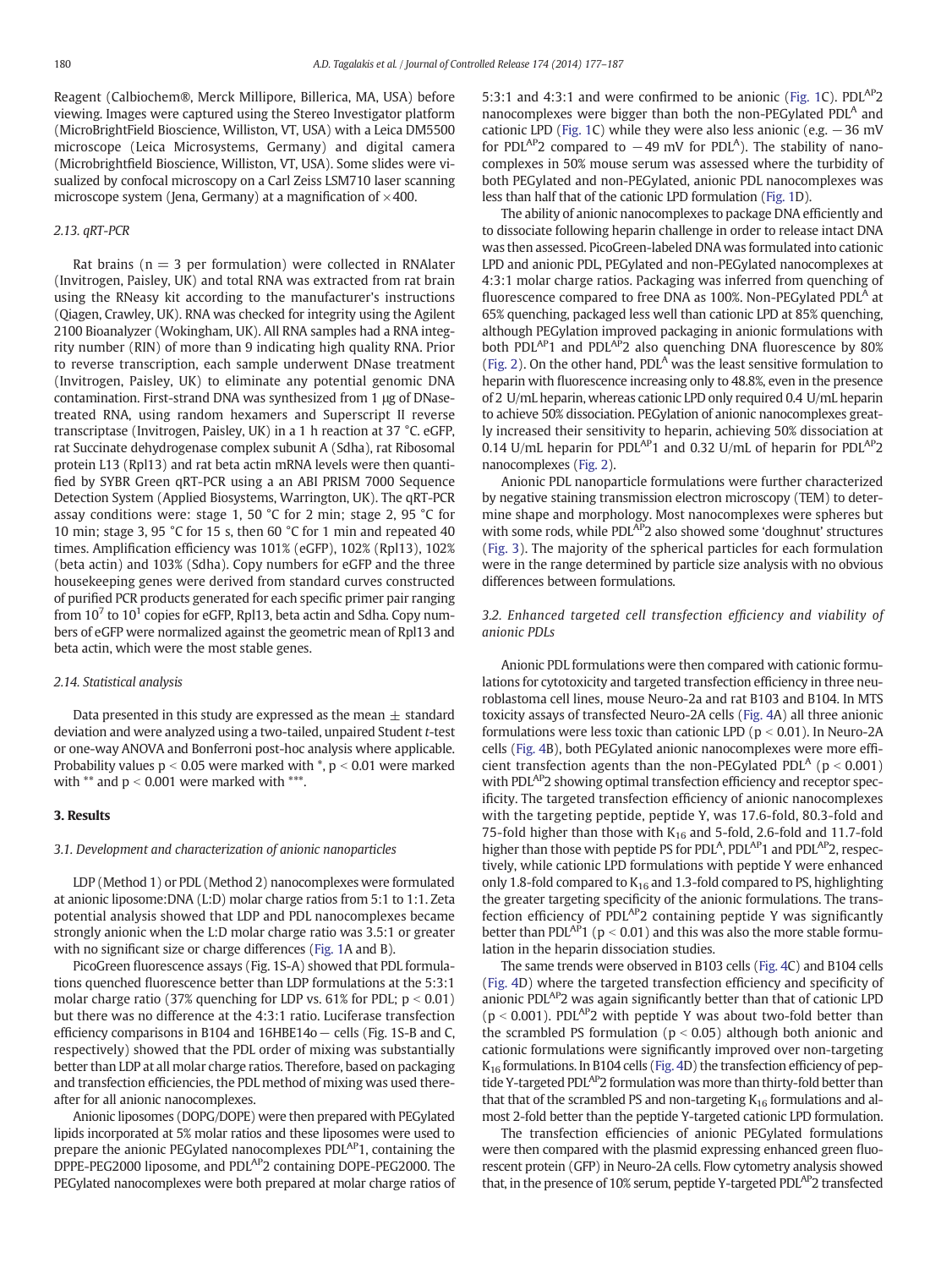<span id="page-4-0"></span>

Fig. 1. Development of anionic nanoparticles and biophysical characterization. (A) Anionic L<sup>A</sup>DP nanoparticles were prepared with Method 1 of mixing (L:D:P; liposome with DNA were mixed first followed by mixing with peptide Y) at different molar charge ratios and their size and charge was measured by dynamic light scattering. All formulations had a polydispersity index (PDI) of less than 0.2. (B) Anionic PDL<sup>A</sup> nanoparticles were prepared with Method 2 of mixing (P:D:L; peptide Y with DNA were mixed first followed by mixing with the liposome) at different molar charge ratios and their size and charge was measured by dynamic light scattering. All formulations had a PDI of less than 0.2. (C) Anionic PEGylated PDLAP1 and PDLAP2 and non-PEGylated PDL<sup>A</sup> nanoparticles made with Method 2 of mixing were prepared at different molar charge ratios and their size and charge was measured by dynamic light scattering and compared with that of cationic LPD. All formulations had a PDI of less than 0.3. (D) The effect of 50% serum concentration on the relative turbidity of cationic and anionic nanocomplexes over a 30 min incubation period. Cationic LPD nanocomplexes were made at a 1:4:1 weight ratio, whereas the anionic nanocomplexes (non-PEGylated PDL<sup>A</sup> and PEGylated PDL<sup>AP</sup>1 and PDL<sup>AP</sup>2) were all made at a 4:3:1 molar charge ratio. Peptide Y was used for all formulations.

up to 65% of cells while Y-targeted cationic LPD formulations transfected a maximum of 22% cells ( $p < 0.001$ ; [Fig. 4](#page-6-0)E). In addition, targeted transfection specificity was again more evident with PDL<sup>AP</sup>2 than LPD when comparing with  $K_{16}$  and PS-containing formulations [\(Fig. 4](#page-6-0)E). The specificity



Fig. 2. Heparin dissociation studies to examine packaging properties of the nanocomplexes. The dissociation properties of anionic nanocomplexes PDL<sup>A</sup>, PDL<sup>AP</sup>1 and PDL<sup>AP</sup>2 at 4:3:1 molar charge ratios and cationic nanocomplex LPD were investigated. PicoGreen fluorescence of complexes, after incubation with heparin (0–2 U/mL), was expressed as a percentage of RFU relative to free DNA. Peptide Y was used for all formulations.

of gene delivery by peptide Y was further demonstrated in competition experiments using excess free ligand YL (i.e. only the targeting motif of peptide Y) or excess free scrambled ligand YSL (i.e. only a scrambled motif). GFP transfection following peptide Y-mediated gene delivery was 44-fold and 8-fold reduced ( $p < 0.001$  for both) when the gene transfer was performed in the presence of free ligand YL for PDL<sup>AP</sup>2 and LPD nanocomplexes, respectively, whereas no significant difference was observed in the presence of free ligand YSL ([Fig. 4](#page-6-0)F). There was no effect of ligand YL or ligand YSL on peptide PS-mediated gene transfer. Reduction in reporter gene transfection was also observed when the competition experiments were performed for luciferase expression in the presence of YL ligand (approximately 12-fold and 4-fold for PDL<sup>AP</sup>2 and LPD, respectively;  $p < 0.001$  for both), whereas no effect was observed in the presence of YSL (Fig. 2S). Fluorescent microscopy images also provided evidence of the high transfection efficiency of PDLAP2 anionic nanoparticles ([Fig. 5](#page-7-0)).

# 3.3. In vivo administration by CED of anionic PDLs demonstrated significant brain distribution and transgene expression

Targeted, anionic and cationic, PEGylated formulations were prepared with liposomes labeled with fluorescent rhodamine and gadolinium, an MRI contrast agent [\(Table 1](#page-7-0)). Formulations containing GFP were administered to rat brains by CED into the corpus callosum and the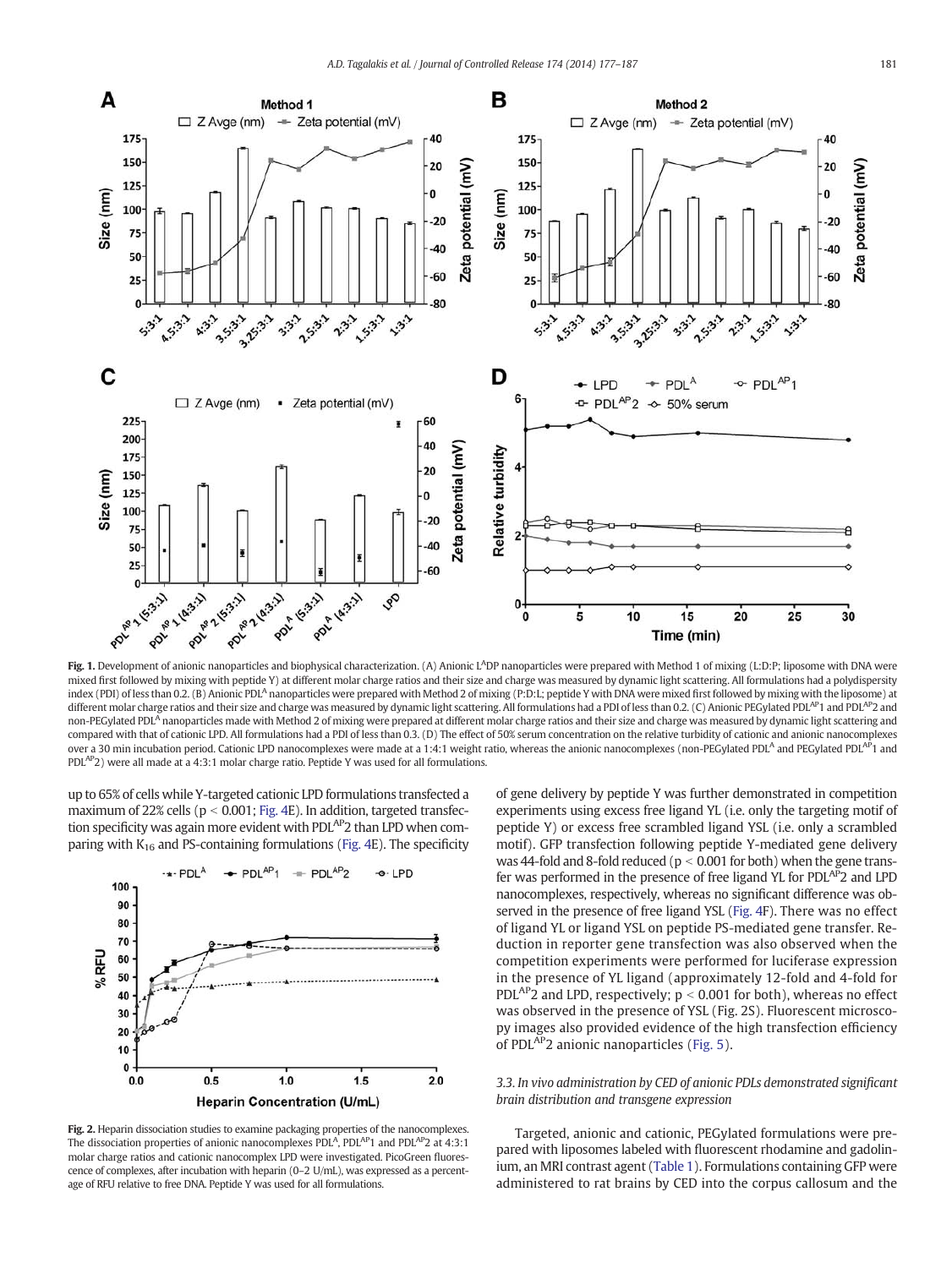<span id="page-5-0"></span>

в





Fig. 3. Electron microscopy of nanocomplexes. Negative staining transmission electron microscopy was used to visualize (A) PDL<sup>A</sup>, (B) PDL<sup>AP</sup>1 and (C) PDL<sup>AP</sup>2 nanoparticles. Scale  $bar = 100$  nm for (A and C) and 500 nm for (B). Peptide Y was used for all formulations.

striatum then analyzed at 48 h for distribution by MRI. Analysis by MRI [\(Fig. 6A](#page-8-0)) and 3D reconstructions ([Fig. 6](#page-8-0)B) showed that in the corpus callosum infusions the distribution volumes of anionic Ani PDL<sup>APRG</sup> formulations was increased approximately 2-fold ( $p < 0.05$ ) and 22-fold  $(p < 0.001)$  compared to the cationic formulations Cat PDL<sup>APRG</sup> and Cat L<sup>CPRG</sup>PD, respectively [\(Fig. 6C](#page-8-0)). Distribution volumes for all formulations were lower in the striatum than the corpus callosum due to the denser nature of the tissue but an increase in distribution of anionic Ani PDL<sup>APRG</sup> nanocomplexes compared to Cat PDL<sup>APRG</sup> (5-fold;  $p > 0.05$ ) and Cat  $L^{CPRG}$ PD formulations (25-fold;  $p < 0.01$ ) was observed in the striatum infusions.

Histological analysis of brain sections ([Figs. 6](#page-8-0)D and 3S) also suggested better distribution of the anionic rather than cationic nanoparticles but was not quantified. Rat brain sections [\(Fig. 6E](#page-8-0)) showed that the rhodamine-labeled nanoparticles expressed GFP within the striatum as well as the cortex, where transfection occurred due to nanoparticles refluxed up the catheter tract on withdrawal of the cannula. Confirmation of GFP transgene expression was achieved by quantitative real time polymerase chain reaction (qRT-PCR) using samples of total RNA [\(Fig. 6F](#page-8-0)) from two regions of the brain (corpus callosum and striatum). Highest expression levels were achieved by cationic formulation Cat PDLAP2 especially in the striatum, followed by the anionic formulation Ani PDL<sup>AP</sup>2, with no statistical differences among the groups.

# 4. Discussion

Many of the limitations of synthetic nanoparticle formulations in vivo, such as poor tissue specificity, toxicity and rapid clearance from the circulation, relate to their cationic surface charges. Stealth coatings such as PEGylation overcome some of these problems but often lead to reduced transfection efficiency [\[11\]](#page-9-0). For these reasons, neutral and anionic nanocomplex formulations have gained traction in the field in recent years although the level of research remains far below that of cationic formulations. One of the first such approaches involved a formulation of anionic liposomes and cationic protamine with DNA, targeted to tumor cells by folate [\[48\]](#page-10-0) and various derivatives of this formulation have been developed in recent years [\[21,22,49](#page-9-0)–51]. Other effective approaches of preparing anionic nanocomplexes involve the use of electrostatic, anionic coating agents such as hyaluronan, polyglutamate and chondroitin sulfate applied to a cationic core nanoparticle [52–[55\].](#page-10-0) Such approaches have enabled the production of highly anionic nanoparticles that display comparable levels of transfection to cationic formulations but with advantages of greater specificity and lower cytotoxicity. Anionic DNA-delivery formulations have shown promising evidence of improved efficacy, biodistribution and reduced toxicity compared to cationic formulations when administered systemically for targeting of tumors [\[23,48,53,56\].](#page-9-0) Anionic formulations have also been described for siRNA transfection with similarly promising results [\[16,17,24,57,58\].](#page-9-0) There is therefore a need for more research into the potential of anionic formulations to optimize their design, formulation and applications.

We are developing a platform of anionic, targeted nanocomplex formulations comprising a mixture of peptide ligands and anionic liposomes that self-assemble into anionic nanocomplexes with DNA at optimized ratios of components and order of mixing. Our first such formulation displayed far superior distribution in rat brain than homologous cationic nanocomplexes following CED administration [\[33\]](#page-10-0). Here we have focused on developing this formulation further, investigating the effects of PEGylation and an alternative targeting moiety, peptide Y. We relate the biophysical properties of these novel nanocomplexes to their transfection efficiencies in vitro and in vivo in rat brain, as well as brain distribution by MRI.

Anionic nanocomplex formulation protocols were first optimized in terms of method of mixing and molar charge ratios, then structural and functional studies were performed to compare the PEGylated formulations with non-PEGylated anionic and cationic formulations. The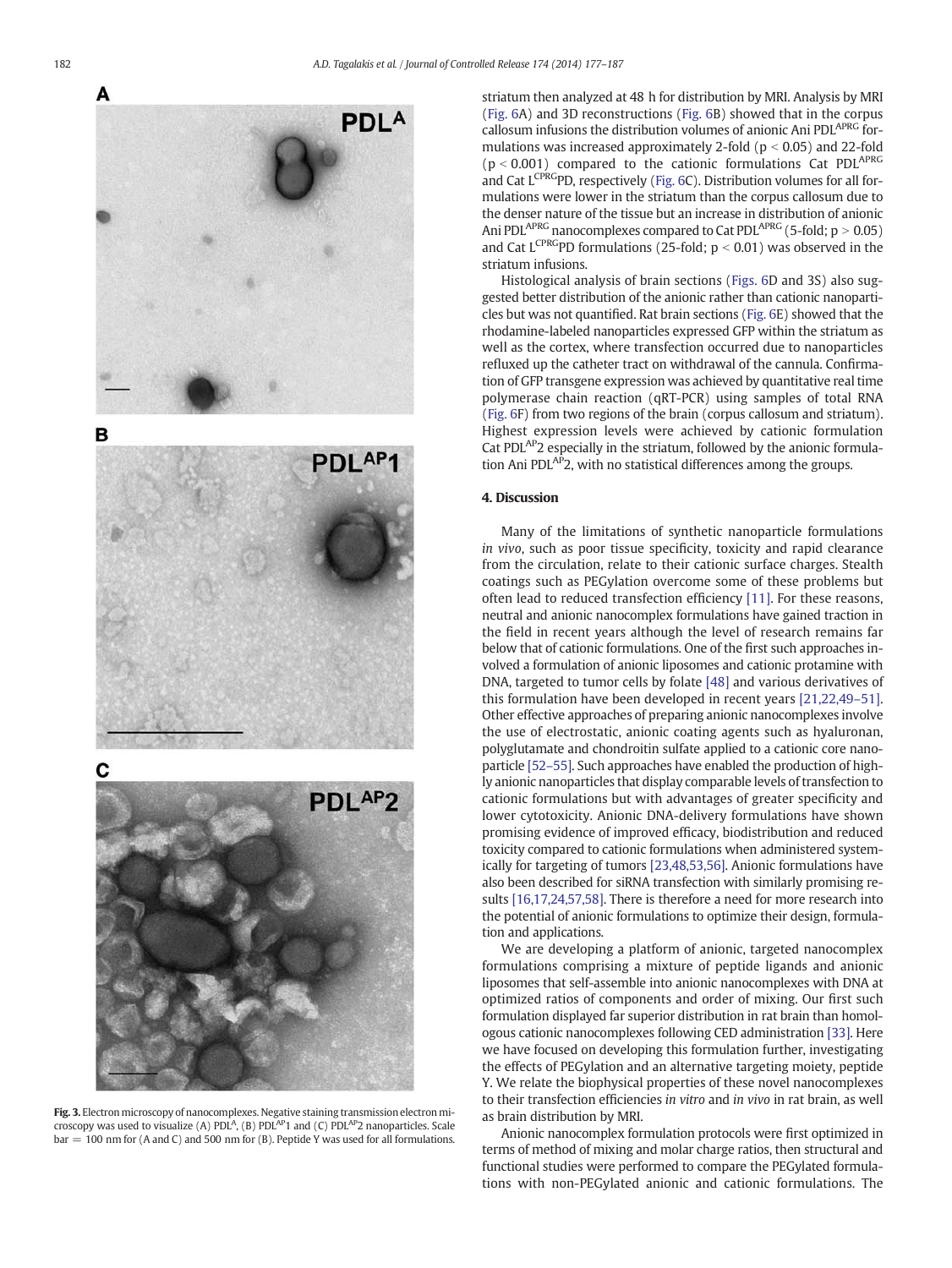<span id="page-6-0"></span>



Fig. 4. In vitro transfections with anionic nanocomplexes show the targeting effect of peptide Y and lack of cytotoxicity. (A) Viability of Neuro-2A cells following transfection for 24 h with PDL<sup>A</sup>, PDL<sup>AP</sup>1, PDL<sup>AP</sup>2 and LPD. Cationic nanocomplexes were made at a weight ratio of 1:4:1 (L:P:D) and the anionic nanocomplexes at a molar charge ratio of 4:3:1 (L:P:D). Viability values were normalized to the untransfected control cells. Anionic formulations are shown in gray and cationic formulations in white. Peptide Y was used for all formulations. (B) Nanocomplexes LPD, PDL<sup>A,</sup> PDL<sup>AP</sup>1 and PDL<sup>AP</sup>2 were used in luciferase transfections in Neuro-2A cells, (C) LPD and PDL<sup>AP</sup>2 in B103 cells and (D) LPD and PDL<sup>AP</sup>2 in B104 cells. All were made with 3 different peptides: peptide Y, scrambled peptide PS and peptide K<sub>16</sub>. Cationic nanocomplexes were made at 1:4:1 weight ratio, whereas all anionic were made at 4:3:1 molar charge ratio. (E) Cationic LPD nanocomplexes (weight ratio 1:4:1) and anionic PDLAP2 nanocomplexes at 4:3:1 molar charge ratio and made with three different peptides (peptide Y, scrambled peptide PS and peptide K<sub>16</sub>) were used in GFP transfections in Neuro-2A cells in serum-containing media. 48 h later the cells were trypsinized and analyzed by flow cytometry for GFP expression. (F) Cationic LPD nanocomplexes (weight ratio 1:4:1) and anionic PDLAP2 nanocomplexes at 4:3:1 molar charge ratio made with two different peptides (peptide Y and scrambled peptide PS) were used in GFP transfections in Neuro-2A cells. Competitive inhibition of peptide Y-mediated gene delivery was performed either in the presence or in the absence of free ligand YL or free scrambled ligand YSL and serum. The cells were pre-incubated with the free ligands at a concentration of 100 μM for 90 min prior to the addition of nanocomplexes. The graph shows %GFP gene expression relative to LPD (Y) for the cationic nanoparticles and relative to PDL<sup>AP</sup>2 (Y) for the anionic nanoparticles. Each column represents the mean  $\pm$  SD from six wells. All transfections were performed in groups of six and mean values were calculated. Asterisks indicate comparisons of specific formulations with statistical significance (\*, p < 0.05; \*\*, p < 0.01; \*\*\*, p < 0.001).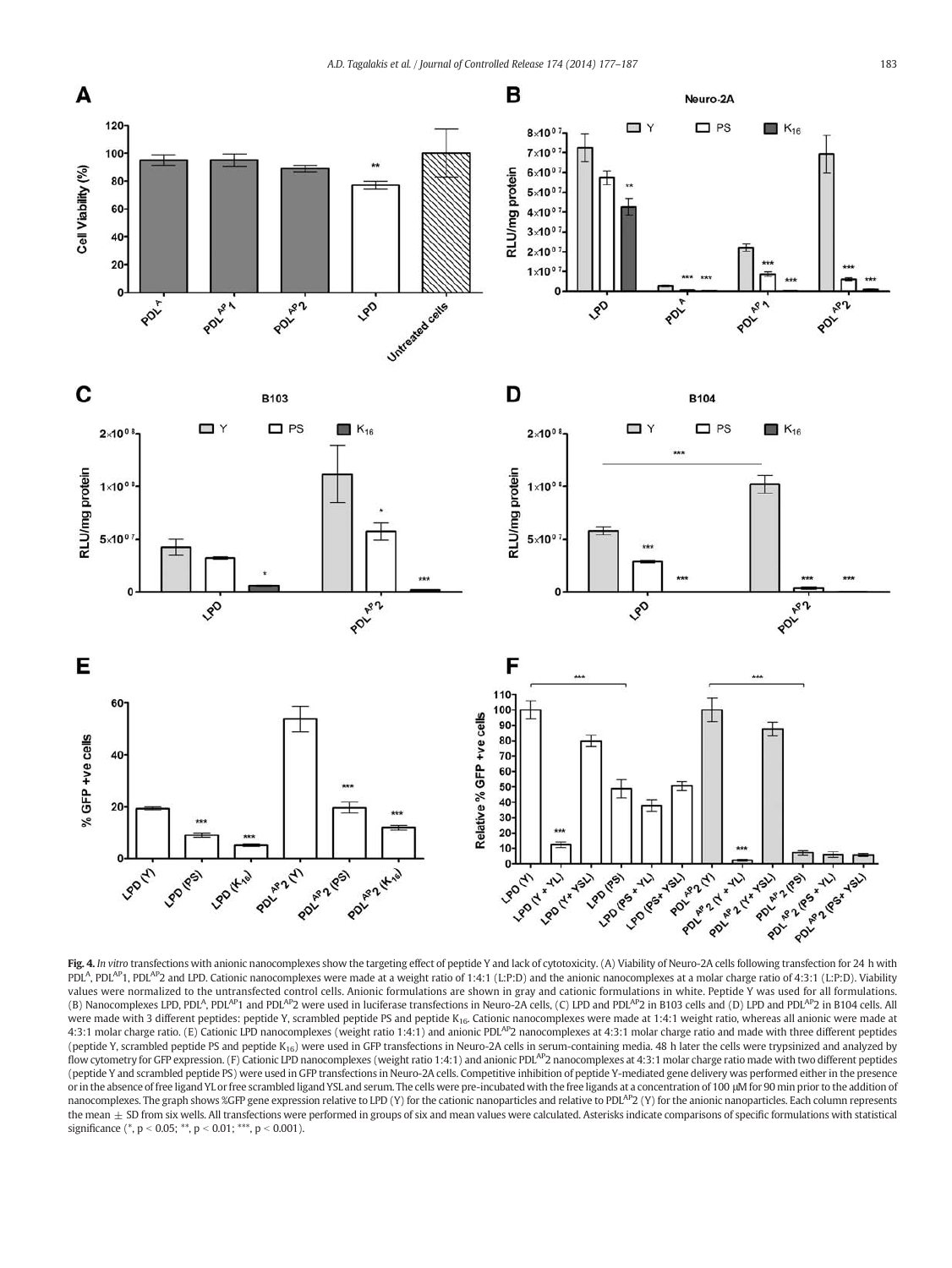<span id="page-7-0"></span>

Fig. 5. GFP transfection efficiency of the PEGylated anionic nanoparticles is higher compared with a cationic counterpart. Two formulations, one cationic (LPD) and one anionic (PDLAP2), were used to transfect Neuro-2A cells in serum-containing media. GFP expression was observed by epifluorescence microscopy 48 h later (representative cells are shown in phase-contrast and transfected cells appear green;  $10 \times$  magnification). Peptide Y was used for all formulations. UNTR  $=$  untransfected cells. (For interpretation of the references to color in this figure legend, the reader is referred to the web version of this article.)

cationic LPD nanoparticles had a similar size to the anionic non-PEGylated PDL<sup>A</sup>. The anionic PEGylated nanoparticles were slightly larger in diameter than non-PEGylated anionic formulations, while their charge was less anionic due probably to PEG shielding. TEM images of anionic nanoparticles showed that there were no significant differences in morphology between the different PEGylated and non-PEGylated anionic formulations and cationic LPD formulations reported previously [\[34\]](#page-10-0).

DNA packaging was significantly less efficient in anionic PDL<sup>A</sup> formulations than in cationic LPD although PEGylation improved it to 80% from 65% in the non-PEGylated anionic formulation, which matched that of the cationic LPD formulation with approximately 85% efficiency. We then tested nanoparticle stability using mouse serum at 50% concentration  $(v/v)$  which approximates in vivo conditions [\[46\].](#page-10-0) PEGylated and non-PEGylated PDL<sup>A</sup> formulations were far more stable in serum than cationic nanocomplexes which aggregated due to their interactions with anionic serum proteins [\[59\].](#page-10-0) Aggregation of cationic liposomes leads to reduced bioavailability, increased toxicity, reduced binding to cells and clearance in vivo of cationic nanoparticles by the reticuloendothelial system (RES) [\[46,60\]](#page-10-0) and so we anticipate improved properties for anionic nanoparticles administered systemically.

While extracellular stability is an essential requirement for an efficient nucleic acid delivery formulation, effective transfection is also influenced by the ease of release of the cargo within the cell [\[36\]](#page-10-0). The cationic LPD formulation dissociated more easily and to a greater extent after treatment with heparin than PDL<sup>A</sup>. However, PEGylation greatly enhanced the dissociation potential of anionic nanocomplexes particularly for PDL $^{AP}$ 1. The PEGylated lipid moiety in PDL $^{AP}$ 1 is a C16 saturated acyl chain while in PDL<sup>AP</sup>2 it is a C18 unsaturated acyl chain. Longer acyl chains (C18 vs. C16) strengthen membrane cohesion of liposomes and this may explain the greater stability of PDL $^{AP}$ 2 [\[61\].](#page-10-0) In addition, PEGlipids with the shortest acyl chain, provided the least liposome protection with rapid elimination of the liposomes from the circulation within 1 h after liposome injection [\[62\]](#page-10-0). The different sensitivities of PEGylated and non-PEGylated anionic nanocomplexes to heparin, may be explained by the greater anionic charge of the latter increasing resistance to dissociation. Toxicity assays showed that there was no difference between the PEGylated and non-PEGylated anionic formulations although there was some evidence of toxicity for the cationic formulations consistent with previous studies comparing anionic and cationic formulations [\[21,22,24\]](#page-9-0).

We then compared the transfection efficiencies of the anionic formulations in different cell lines using different peptides, targeting (peptide Y) and non-targeting (peptides PS and  $K_{16}$ ). Comparing peptide Y-targeted nanocomplexes, PDLAP2 formulations produced significantly better luciferase transfection efficiencies than PDL<sup>AP</sup>1 and similar to the efficiency of a cationic LPD formulation, while non-PEGylated PDL<sup>A</sup> was far less efficient. GFP transfections also showed the greater transfection efficiency of PDL<sup>AP</sup>2 when compared to PDL<sup>AP</sup>1 and cationic LPD formulations.

Peptide Y-targeted anionic formulations produced much better transfection efficiencies than their non-targeted counterparts containing peptide PS or  $K_{16}$  in all cell lines examined, suggesting receptorspecific transfection. The receptor for peptide Y is unknown and so to evaluate receptor-mediated transfection specificity, cells were incubated with the competing peptide ligand, YL, before transfecting with peptide Y-containing nanocomplexes. This led to reduced transfection of both peptide Y-targeted anionic and cationic nanocomplexes, although the degree of inhibition of transfection was much greater with the anionic formulation. The scrambled control peptide, YSL, had no effect on transfection in targeted formulations, while transfections of cells containing non-targeting peptide PS were not affected by either YL or YSL. These studies support the hypothesis that anionic nanocomplexes transfect by receptor-specific pathways, while cationics transfect by charge-mediated non-specific routes, which can be enhanced by a targeting peptide ligand.

In relating differences in transfection efficiency to biophysical properties, PDL<sup>A</sup>, the least effective transfection agent, possessed the highest anionic charge and was the least efficient formulation for both DNA packaging and release, although its high anionic charge was associated with significantly higher specificity for ligand-mediated transfection than that of cationic LPD. The high anionic surface charge would reduce cell surface interactions and endocytosis and this, combined with the poor DNA release kinetics help to explain the poor transfection

#### Table 1

Composition of liposomes and associated size and zeta potential of nanocomplexes as measured by dynamic light scattering. The molar ratio of each lipid that is used to make the 3 liposomes is shown in parentheses. Cat L<sup>CPRG</sup>PD was made at 1:4:1 weight ratio, Cat PDL<sup>APRG</sup> was made at 3:3:1 molar charge ratio and Ani PDL<sup>APRG</sup> was made at 4:3:1 molar charge ratio. Peptide Y was used for all formulations.

| Liposome | Lipid $1 \pmod{8}$ | Lipid $2 \pmod{8}$ | Lipid $3 \pmod{8}$ | Lipid $4 \pmod{8}$           | Lipid $5 \pmod{8}$ | LPD/PDL                  | Size (nm)         | ( potential (mV)    |
|----------|--------------------|--------------------|--------------------|------------------------------|--------------------|--------------------------|-------------------|---------------------|
| I CPRG   | DOTMA (39.5)       | DOPE (39.5)        | DOPE-PEG2000 (5)   | GdDOTA $(GAC_{12})_{2}$ (15) | DOPE-Rhodamine (1) | Cat L <sup>CPRG</sup> PD | $186.0 (+ 0.1)$   | $+57.0 (+0.8)$      |
| I APRG   | DOPG (39.5)        | DOPE (39.5)        | DOPE-PEG2000 (5)   | GdDOTA $(GAC_{12})_{2}$ (15) | DOPE-Rhodamine (1) | Cat PDL <sup>APRG</sup>  | $149.8 (+2.1)$    | $+16.9 \ (\pm 0.1)$ |
| I APRG   | DOPG (39.5)        | DOPE (39.5)        | DOPE-PEG2000 (5)   | GdDOTA $(GAC_{12})_{2}$ (15) | DOPE-Rhodamine (1) | Ani PDL <sup>APRG</sup>  | 160.5 $(\pm 2.7)$ | $-37.9(+5.3)$       |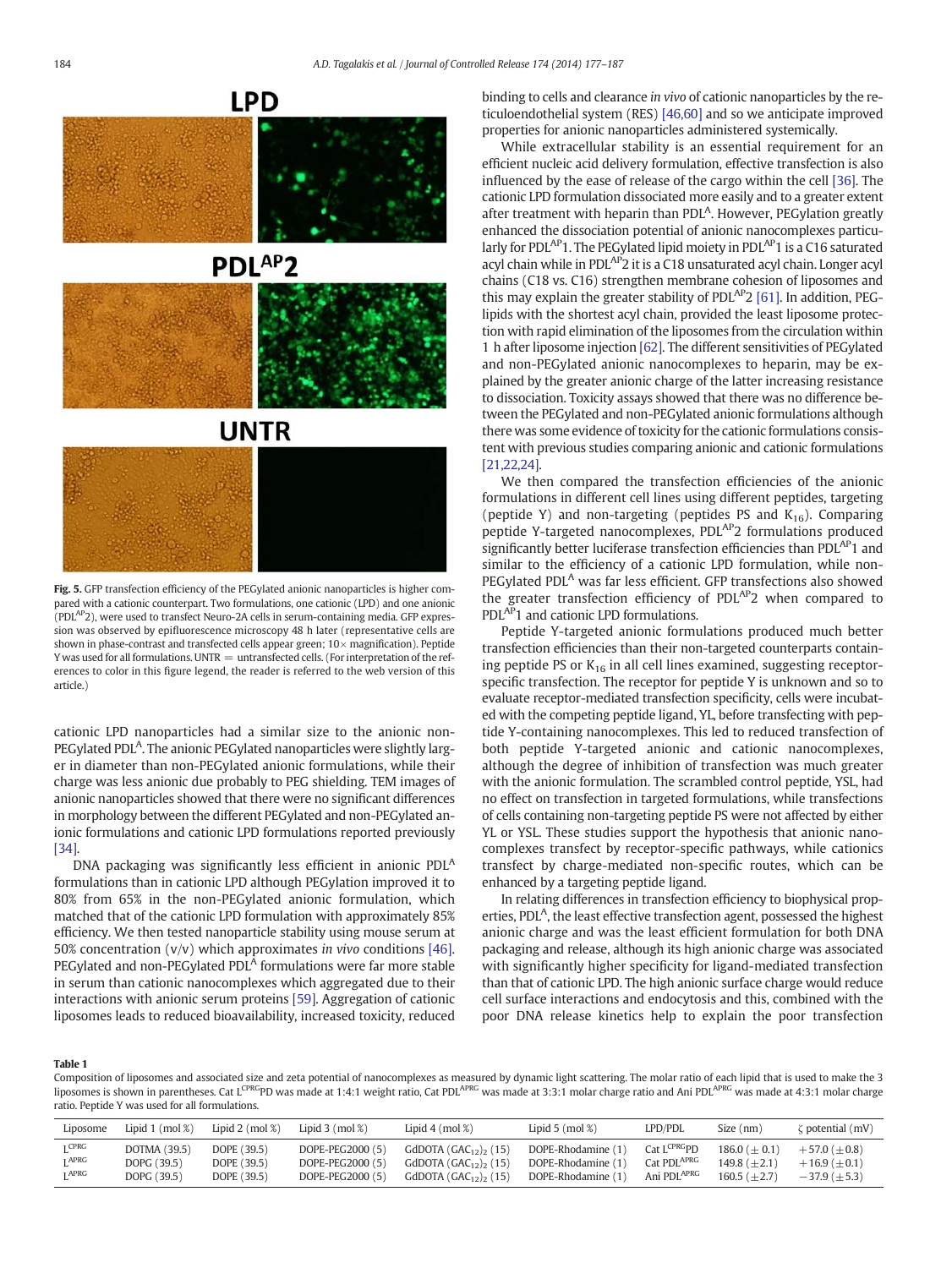<span id="page-8-0"></span>

Fig. 6. In vivo distribution assessment of charged PEGylated nanoparticles into the striatum and corpus callosum after CED by MRI and histology and reporter gene delivery assessment by qRT-PCR. (A) Optimized 3D T1-weighted gradient echo scans were performed to allow visualization of the gadolinium in the nanoparticles (representative scans from a rat that received Ani PDL<sup>APRG</sup> nanoparticles), and these data (B) were reconstructed as 3D datasets to allow volumetric distribution analyses after CED in the striatum (red) and corpus callosum (blue) between cationic PEGylated nanoparticles Cat L<sup>CPRG</sup>PD (left; 1:4:1 weight ratio) and Cat PDL<sup>APRG</sup> (right; 3:3:1 molar charge ratio) and anionic PEGylated nanoparticles Ani PDL<sup>APRG</sup> (bottom; 4:3:1 molar charge ratio). (C) Distribution of the anionic and cationic PEGylated nanoparticles following infusions in the striatum and corpus callosum at 48 h post administration was measured. Values are the means of 3 animals  $\pm$  standard deviation (\*, p < 0.05; \*\*, p < 0.01; \*\*\*, p < 0.001). (D) Histological assessment in the striatum of (a-c) cationic PEGylated Cat  $\mathsf{L^{CRGPD}}$  nanoparticles, (d–f) Cat PDL<sup>APRG</sup> nanoparticles, (g–i) anionic Ani PDL<sup>APRG</sup> nanoparticles. (a, d, g) refer to rhodamine spread, (b, e, h) to GFP expression, (c, f,i ) to the corresponding merged images which show the cellular nature of the striatum by DAPI staining. (E) Cat PDL<sup>APRG</sup> nanoparticles have shown clear distribution, with several neuronal specific cells detected in the striatum. (a) DAPI stained cells, (b) GFP transfection, (c) NeuN antibody staining and (d) merged panel b and c. Scale bar = 100 μm; (e) confocal image from the cortex, whereby reflux has allowed visualization of several GFP positive cells following administration of Ani PDL<sup>APRG</sup> nanoparticles. Scale bar = 20 μm. (F) Functional delivery of the eGFP plasmid by the cationic (Cat PDL<sup>AP</sup>2 at 3:3:1 molar charge ratio) and anionic (Ani PDL<sup>AP</sup>2 at 4:3:1 molar charge ratio) PEGylated nanoparticles was also assessed by qRT-PCR. These two formulations were made without imaging markers. Values represent the mean of the mRNA copies of 3 animals per group  $\pm$  standard deviation. Peptide Y was used for all formulations. CC = corpus callosum, St = striatum. (For interpretation of the references to color in this figure legend, the reader is referred to the web version of this article.)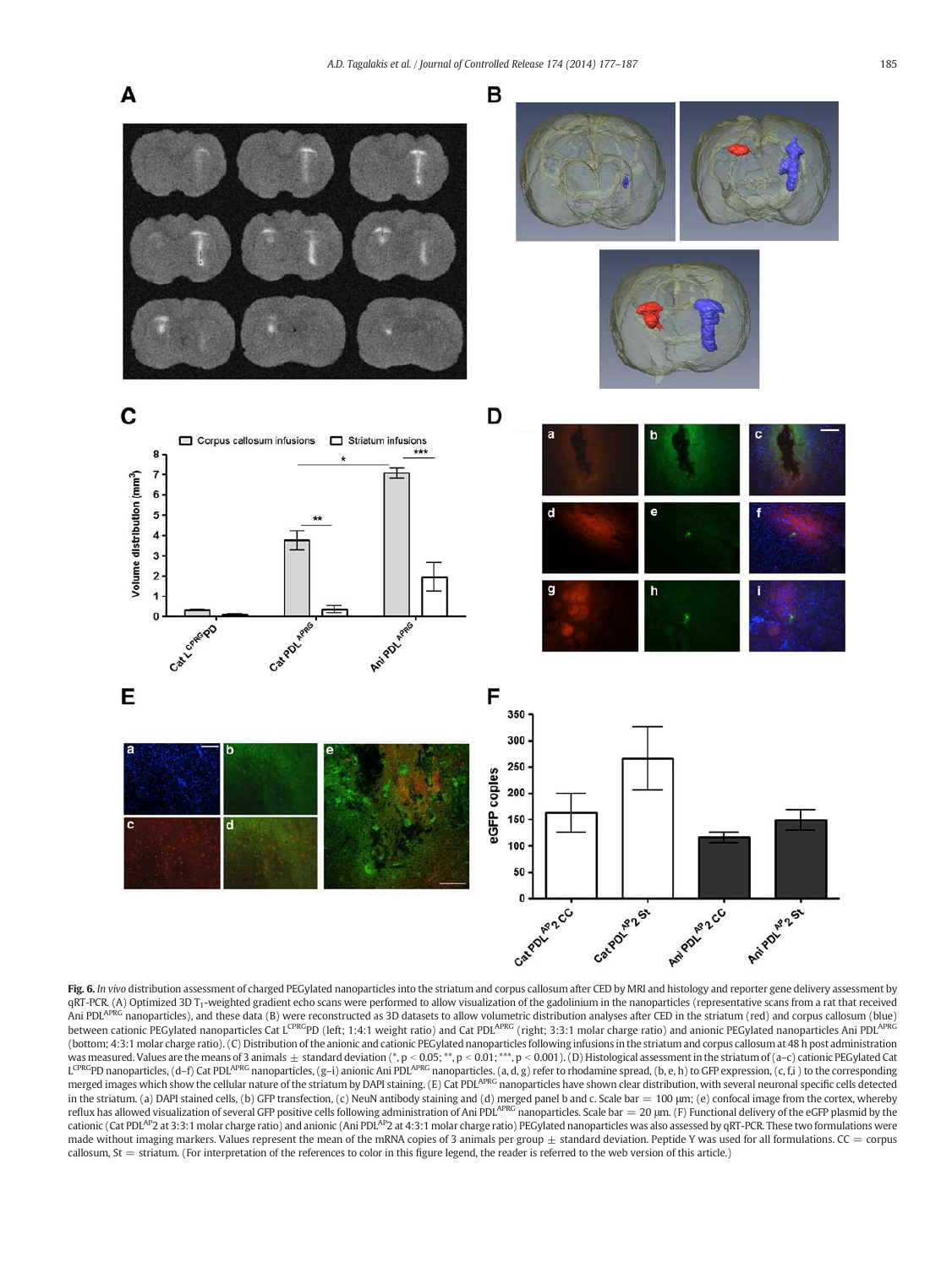<span id="page-9-0"></span>efficiency compared to the cationic LPD. The improved transfection efficiency of PEGylated anionic formulations was associated with improved dynamic properties of the nanocomplexes in that they both packaged and released DNA more effectively than the non-PEGylated formulation and had lower anionic surface charge. In fact the optimal PEGylated formulation PDL<sup>AP</sup>2 was a better transfection agent than even the cationic LPD, displaying a much higher degree of receptor-mediated transfection than cationic formulations. Of the two PEGylated formulations PDL<sup>AP</sup>2 was slightly more stable to heparin-mediated dissociation than PDL<sup>AP</sup>1 but otherwise presented with similar biophysical properties of size, charge and morphology. Thus  $PDL^{AP}2$  may better retain its structural integrity during the transfection process in the anionic environment of the cell surface while retaining greater dynamic properties for DNA release within the cell, and hence achieve the greater transfection efficiencies observed.

We then investigated an in vivo application involving direct injection of nanoparticles to the brain by CED where anionic formulations offer the promise, of more widespread dispersal of nanoparticles from a single administration as they are less likely to adhere to cells non-specifically than similarly sized cationic nanoparticles [\[33,43\]](#page-10-0), while other studies suggested that surface modification by PEGylation further enhanced distribution of anionic [\[63\]](#page-10-0) but not of cationic nanoparticles [\[56,63\].](#page-10-0) In this study, nanocomplex formulations were labeled with gadolinium and rhodamine to enable detection by MRI and fluorescence microscopy, respectively [\[33\].](#page-10-0) Formulations compared for dispersal within the brain and transfection included, i) an anionic PDL<sup>AP</sup>2-based formulation, Ani PDL<sup>APRG</sup>, ii) a cationic formulation, Cat PDL<sup>APRG</sup>, containing the same anionic liposome as PDL<sup>AP</sup>2 but formulated with a lower amount of the anionic liposome (DOPG/DOPE) to make cationic nanocomplexes, and iii) a second cationic nanocomplex, Cat L<sup>CPRG</sup>PD, prepared with cationic liposomes. The distribution of the anionic formulation by MRI was greater than either cationic formulation in both striatum and corpus callosum. The difference in distribution between the Cat LCPRGPD and Cat PDL<sup>APRG</sup>, may be attributed to the higher positive charge  $(+57.0$  and  $+16.9$  mV, respectively) ([Table 1](#page-7-0)) leading to an increase in non-specific binding close to the cannula tip [\[63\].](#page-10-0) Distribution for all formulations was greater in the corpus callosum infusions due to the more compact nature of the striatum and the consequent importance of size limitations on distribution. The qRT-PCR analysis confirmed that GFP transgene expression was achieved in two regions of the brain (corpus callosum and striatum). All formulations achieved transgene expression in both brain areas with no statistical differences among the different groups. The higher local concentration of the cationic formulation may provide an advantage for transfection near the injection site compared to the anionic formulations, which are better dispersed but more diluted, reducing their local transfection efficiency. Future studies will be required to investigate optimal dosage for anionic formulations. The potential for efficient, targeted gene expression from anionic nanocomplexes combined with their improved distribution by CED suggests their utility for delivery of therapeutic genes to the brain.

#### 5. Conclusions

In this study we describe a novel, multifunctional, anionic nanocomplex and demonstrated that optimized PEGylation strategies enhanced transfection efficiency and receptor-targeted specificity, possibly by lowering repulsion forces from the anionic moieties on the cell surfaces. This contrasts with cationic synthetic nanocomplex formulations where PEGylation typically reduces transfection efficiency. Distribution of gadolinium-labeled nanocomplex formulations in brain, administered by direct delivery, was improved in anionic formulations with levels of transfection equivalent to cationic formulations, demonstrating the potential for theranostic delivery

of genes and contrast agents to allow monitoring of biodistribution by MRI.

Supplementary data to this article can be found online at [http://dx.](http://dx.doi.org/10.1016/j.jconrel.2013.11.014) [doi.org/10.1016/j.jconrel.2013.11.014](http://dx.doi.org/10.1016/j.jconrel.2013.11.014).

### Acknowledgments

This work was funded by the Engineering and Physical Sciences Research Council (EPSRC; EP/G061521/1) and by the Association for International Cancer Research (AICR). We would like to thank Dr Mauro Botta from the Università del Piemonte Orientale "Amedeo Avogadro" for providing the gadolinium-labeled lipid.

# References

- [1] [D.J. Glover, H.J. Lipps, D.A. Jans, Towards safe, non-viral therapeutic gene expression](http://refhub.elsevier.com/S0168-3659(13)00903-6/rf0005) [in humans, Nat. Rev. Genet. 6 \(2005\) 299](http://refhub.elsevier.com/S0168-3659(13)00903-6/rf0005)–310.
- [2] [G.D. Schmidt-Wolf, I.G. Schmidt-Wolf, Non-viral and hybrid vectors in human gene](http://refhub.elsevier.com/S0168-3659(13)00903-6/rf0010) [therapy: an update, Trends Mol. Med. 9 \(2003\) 67](http://refhub.elsevier.com/S0168-3659(13)00903-6/rf0010)–72.
- [3] [H.M. Aliabadi, B. Landry, C. Sun, T. Tang, H. Uludag, Supramolecular assemblies in](http://refhub.elsevier.com/S0168-3659(13)00903-6/rf0015) [functional siRNA delivery: where do we stand? Biomaterials 33 \(2012\) 2546](http://refhub.elsevier.com/S0168-3659(13)00903-6/rf0015)–2569.
- [4] [M. Elsabahy, A. Nazarali, M. Foldvari, Non-viral nucleic acid delivery: key challenges](http://refhub.elsevier.com/S0168-3659(13)00903-6/rf0020) [and future directions, Curr. Drug Deliv. 8 \(2011\) 235](http://refhub.elsevier.com/S0168-3659(13)00903-6/rf0020)–244.
- [5] [D. Pezzoli, R. Chiesa, L. De Nardo, G. Candiani, We still have a long way to go to](http://refhub.elsevier.com/S0168-3659(13)00903-6/rf0025) [effectively deliver genes! J. Appl. Biomater. Funct. Mater. 10 \(2012\) 82](http://refhub.elsevier.com/S0168-3659(13)00903-6/rf0025)–91.
- [6] [C. Scholz, E. Wagner, Therapeutic plasmid DNA versus siRNA delivery: common and](http://refhub.elsevier.com/S0168-3659(13)00903-6/rf0030) [different tasks for synthetic carriers, J. Control. Release 161 \(2012\) 554](http://refhub.elsevier.com/S0168-3659(13)00903-6/rf0030)–565.
- [7] [R.I. Mahato, A. Rolland, E. Tomlinson, Cationic lipid-based gene delivery systems:](http://refhub.elsevier.com/S0168-3659(13)00903-6/rf0035) [pharmaceutical perspectives, Pharm. Res. 14 \(1997\) 853](http://refhub.elsevier.com/S0168-3659(13)00903-6/rf0035)–859.
- [8] [M.A. Mintzer, E.E. Simanek, Nonviral vectors for gene delivery, Chem. Rev. 109](http://refhub.elsevier.com/S0168-3659(13)00903-6/rf0040) [\(2009\) 259](http://refhub.elsevier.com/S0168-3659(13)00903-6/rf0040)–302.
- [9] [W. Wang, W. Li, N. Ma, G. Steinhoff, Non-viral gene delivery methods, Curr. Pharm.](http://refhub.elsevier.com/S0168-3659(13)00903-6/rf0045) [Biotechnol. 14 \(2013\) 46](http://refhub.elsevier.com/S0168-3659(13)00903-6/rf0045)–60.
- [10] [F.W. Huang, H.Y. Wang, C. Li, H.F. Wang, Y.X. Sun, J. Feng, X.Z. Zhang, R.X. Zhuo,](http://refhub.elsevier.com/S0168-3659(13)00903-6/rf0050) [PEGylated PEI-based biodegradable polymers as non-viral gene vectors, Acta](http://refhub.elsevier.com/S0168-3659(13)00903-6/rf0050) [Biomater. 6 \(2010\) 4285](http://refhub.elsevier.com/S0168-3659(13)00903-6/rf0050)–4295.
- [11] [S. Mishra, P. Webster, M.E. Davis, PEGylation signi](http://refhub.elsevier.com/S0168-3659(13)00903-6/rf0055)ficantly affects cellular uptake and intracellular traffi[cking of non-viral gene delivery particles, Eur. J. Cell Biol. 83](http://refhub.elsevier.com/S0168-3659(13)00903-6/rf0055) [\(2004\) 97](http://refhub.elsevier.com/S0168-3659(13)00903-6/rf0055)–111.
- [12] [D.A. Balazs, W. Godbey, Liposomes for use in gene delivery, J. Drug Deliv. 2011](http://refhub.elsevier.com/S0168-3659(13)00903-6/rf0060) [\(2011\) 326497.](http://refhub.elsevier.com/S0168-3659(13)00903-6/rf0060)
- [13] [N.S. Chiaramoni, J. Gasparri, L. Speroni, M.C. Taira, V. Alonso Sdel, Biodistribution of](http://refhub.elsevier.com/S0168-3659(13)00903-6/rf0065) [liposome/DNA systems after subcutaneous and intraperitoneal inoculation, J.](http://refhub.elsevier.com/S0168-3659(13)00903-6/rf0065) [Liposome Res. 20 \(2010\) 191](http://refhub.elsevier.com/S0168-3659(13)00903-6/rf0065)–201.
- [14] [S.D. Patil, D.G. Rhodes, D.J. Burgess, Biophysical characterization of anionic](http://refhub.elsevier.com/S0168-3659(13)00903-6/rf0070) [lipoplexes, Biochim. Biophys. Acta 1711 \(2005\) 1](http://refhub.elsevier.com/S0168-3659(13)00903-6/rf0070)–11.
- [15] [C. Foged, H.M. Nielsen, S. Frokjaer, Liposomes for phospholipase A2 triggered siRNA](http://refhub.elsevier.com/S0168-3659(13)00903-6/rf0075) release: preparation and in vitro [test, Int. J. Pharm. 331 \(2007\) 160](http://refhub.elsevier.com/S0168-3659(13)00903-6/rf0075)-166
- [16] [M. Kapoor, D.J. Burgess, Physicochemical characterization of anionic lipid-based](http://refhub.elsevier.com/S0168-3659(13)00903-6/rf0080) [ternary siRNA complexes, Biochim. Biophys. Acta 1818 \(2012\) 1603](http://refhub.elsevier.com/S0168-3659(13)00903-6/rf0080)–1612.
- [17] [J. Li, Y. Yang, L. Huang, Calcium phosphate nanoparticles with an asymmetric lipid bi](http://refhub.elsevier.com/S0168-3659(13)00903-6/rf0085)[layer coating for siRNA delivery to the tumor, J. Control. Release 158 \(2012\) 108](http://refhub.elsevier.com/S0168-3659(13)00903-6/rf0085)–114.
- [18] [S.D. Patil, D.G. Rhodes, D.J. Burgess, Anionic liposomal delivery system for DNA](http://refhub.elsevier.com/S0168-3659(13)00903-6/rf0090) [transfection, AAPS J. 6 \(2004\) 13](http://refhub.elsevier.com/S0168-3659(13)00903-6/rf0090)–22.
- [19] [C. Srinivasan, D.J. Burgess, Optimization and characterization of anionic lipoplexes](http://refhub.elsevier.com/S0168-3659(13)00903-6/rf0095) [for gene delivery, J. Control. Release 136 \(2009\) 62](http://refhub.elsevier.com/S0168-3659(13)00903-6/rf0095)–70.
- [20] [Y. Chen, S.R. Bathula, J. Li, L. Huang, Multifunctional nanoparticles delivering small](http://refhub.elsevier.com/S0168-3659(13)00903-6/rf0100) [interfering RNA and doxorubicin overcome drug resistance in cancer, J. Biol.](http://refhub.elsevier.com/S0168-3659(13)00903-6/rf0100) [Chem. 285 \(2010\) 22639](http://refhub.elsevier.com/S0168-3659(13)00903-6/rf0100)–22650.
- [21] [P. Sun, M. Zhong, X. Shi, Z. Li, Anionic LPD complexes for gene delivery to macro](http://refhub.elsevier.com/S0168-3659(13)00903-6/rf0105)[phage: preparation, characterization and transfection](http://refhub.elsevier.com/S0168-3659(13)00903-6/rf0105) in vitro, J. Drug Target. 16 [\(2008\) 668](http://refhub.elsevier.com/S0168-3659(13)00903-6/rf0105)–678.
- [22] [H. Yuan, W. Zhang, Y.Z. Du, F.Q. Hu, Ternary nanoparticles of anionic lipid](http://refhub.elsevier.com/S0168-3659(13)00903-6/rf0110) [nanoparticles/protamine/DNA for gene delivery, Int. J. Pharm. 392 \(2010\) 224](http://refhub.elsevier.com/S0168-3659(13)00903-6/rf0110)–231.
- [23] [T.J. Harris, J.J. Green, P.W. Fung, R. Langer, D.G. Anderson, S.N. Bhatia, Tissue-speci](http://refhub.elsevier.com/S0168-3659(13)00903-6/rf0115)fic [gene delivery via nanoparticle coating, Biomaterials 31 \(2010\) 998](http://refhub.elsevier.com/S0168-3659(13)00903-6/rf0115)–1006.
- [24] [A. Schlegel, P. Bigey, H. Dhotel, D. Scherman, V. Escriou, Reduced](http://refhub.elsevier.com/S0168-3659(13)00903-6/rf0120) in vitro and in vivo [toxicity of siRNA-lipoplexes with addition of polyglutamate, J. Control. Release 165](http://refhub.elsevier.com/S0168-3659(13)00903-6/rf0120) [\(2013\) 1](http://refhub.elsevier.com/S0168-3659(13)00903-6/rf0120)–8.
- [25] [N. Mignet, C. Richard, J. Seguin, C. Largeau, M. Bessodes, D. Scherman, Anionic](http://refhub.elsevier.com/S0168-3659(13)00903-6/rf0125) [pH-sensitive PEGylated lipoplexes to deliver DNA to tumors, Int. J. Pharm. 361](http://refhub.elsevier.com/S0168-3659(13)00903-6/rf0125) [\(2008\) 194](http://refhub.elsevier.com/S0168-3659(13)00903-6/rf0125)–201.
- [26] [M.D. Manunta, R.J. McAnulty, A.D. Tagalakis, S.E. Bottoms, F. Campbell, H.C. Hailes,](http://refhub.elsevier.com/S0168-3659(13)00903-6/rf0130) [A.B. Tabor, G.J. Laurent, C. O'Callaghan, S.L. Hart, Nebulisation of receptor-targeted](http://refhub.elsevier.com/S0168-3659(13)00903-6/rf0130) [nanocomplexes for gene delivery to the airway epithelium, PLoS One 6 \(2011\)](http://refhub.elsevier.com/S0168-3659(13)00903-6/rf0130) [e26768](http://refhub.elsevier.com/S0168-3659(13)00903-6/rf0130).
- [27] [A.D. Tagalakis, R.J. McAnulty, J. Devaney, S.E. Bottoms, J.B. Wong, M. Elbs, M.J. Writer,](http://refhub.elsevier.com/S0168-3659(13)00903-6/rf0135) [H.C. Hailes, A.B. Tabor, C. O'Callaghan, A. Jaffe, S.L. Hart, A receptor-targeted](http://refhub.elsevier.com/S0168-3659(13)00903-6/rf0135) [nanocomplex vector system optimized for respiratory gene transfer, Mol. Ther. 16](http://refhub.elsevier.com/S0168-3659(13)00903-6/rf0135) [\(2008\) 907](http://refhub.elsevier.com/S0168-3659(13)00903-6/rf0135)–915.
- [28] [S.M. Grosse, A.D. Tagalakis, M.F. Mustapa, M. Elbs, Q.H. Meng, A. Mohammadi, A.B.](http://refhub.elsevier.com/S0168-3659(13)00903-6/rf0140) [Tabor, H.C. Hailes, S.L. Hart, Tumor-speci](http://refhub.elsevier.com/S0168-3659(13)00903-6/rf0140)fic gene transfer with receptor-mediated